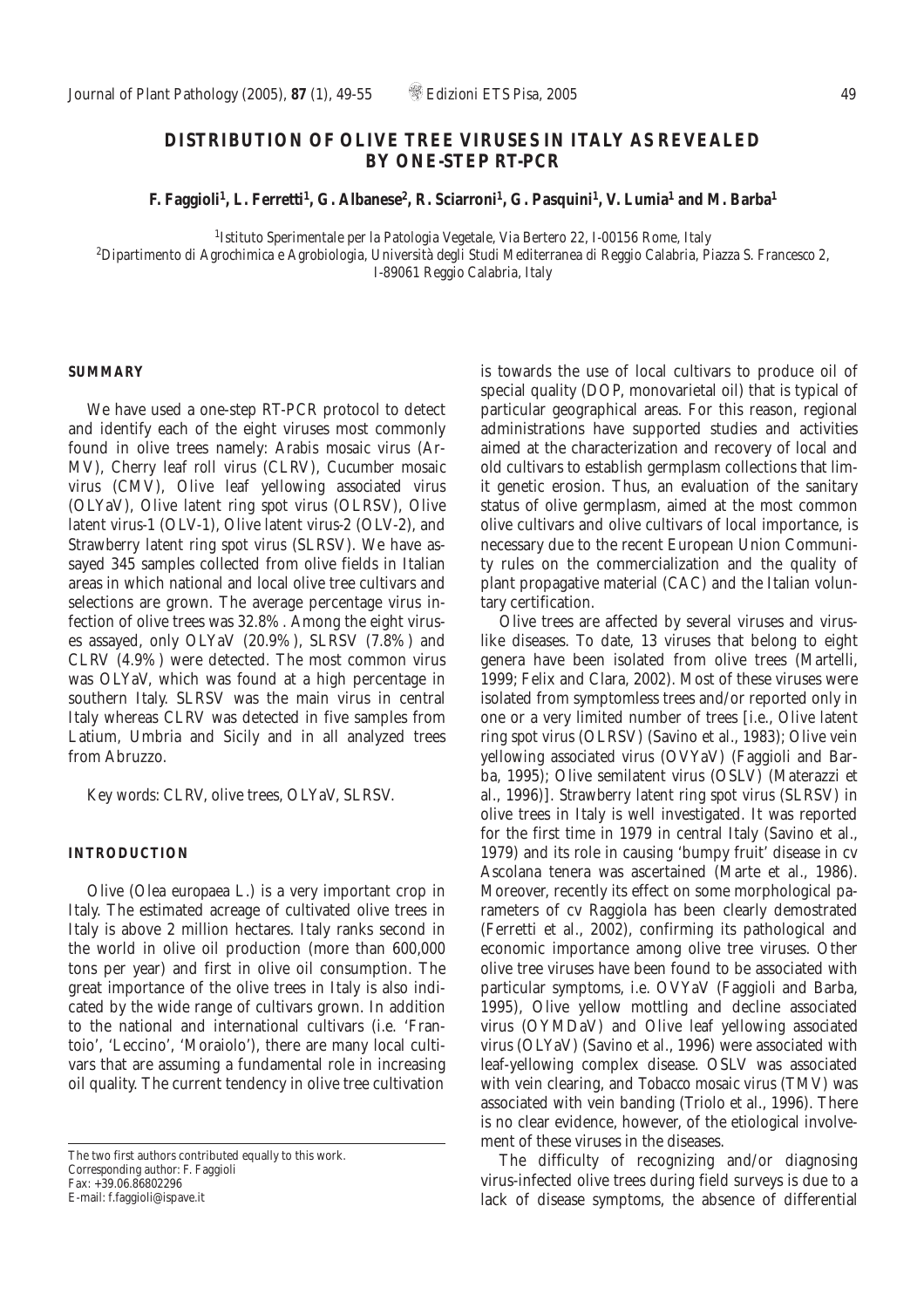woody indicator plants for bioassays and/or the unreliability of serological tests (ELISA). All these factors have made olive tree virus diagnosis very problematic.

In recent years, the application of molecular diagnostic techniques (dsRNA, molecular hybridization, reverse transcription-polymerase chain reaction (RT-PCR), for virus detection has appeared more promising than the traditional detection methods (Grieco *et al.*, 2000; Bertolini *et al*., 2001a; Faggioli *et al*., 2002). Their reliability has promoted an increase in investigations of the distribution of olive tree viruses by surveys in different geographical areas (Albanese *et al*., 2003; Bertolini *et al*., 2001a,b; Faggioli *et al*., 2002; Saponari *et al*., 2002a).

Among molecular methods, RT-PCR has proved to be the most rapid, sensitive and reliable technique for detecting an RNA target in infected plants (Hadidi and Yang, 1990; Hadidi and Candresse, 2001). Thus, the use of PCR technology is an important step in work to optimize and speed up olive tree virus diagnosis. In this work, we applied a one-step RT-PCR protocol to detect the eight most common olive tree viruses that belong to five genera: *Cucumovirus*, *Cucumber mosaic virus* (CMV) (Savino and Gallitelli, 1983); *Sadwavirus*, SLRSV (formerly a tentative nepovirus); *Nepovirus*, *Arabis mosaic virus* (ArMV) (Savino *et al*., 1979), OLRSV, and *Cherry leaf roll virus* (CLRV) (Savino and Gallitelli, 1981); *Necrovirus*, *Olive latent virus-1* (OLV-1) (Gallitelli and Savino, 1985); *Oleavirus*, *Olive latent virus-2* (OLV-2) (Savino *et al*., 1984), and one family: *Closteroviridae*, OLYaV (Savino *et al.*, 1996).

The method has been assessed for the detection of the eight above mentioned viruses in samples collected from olive fields in regions of Italy in which both national and local cultivars of olive trees are grown.

### **MATERIALS AND METHODS**

**Source of material.** Shoots from 345 symptomatic or asymptomatic olive trees were collected from nine Italian regions (Abruzzo, Calabria, Campania, Friuli Venezia Giulia, Latium, Marche, Sicily, Tuscany and Umbria). Olive shoot samples were of 141 cultivars and 6 selections. RNA extracted either from naturally infected olive trees or inoculated herbaceous indicator plants was used for positive controls. Specifically, olive shoots naturally infected with CLRV, OLV-2 or OLYaV, were kindly supplied by Prof. V. Savino (University of Bari, Italy); an isolate of OLV-1 from *Nicotiana benthamiana* Domin. was kindly supplied by Dr. S. Kanematsu (NARCT, Morioka, Japan); OLRSV, ArMV, SLRSV and CMV controls were obtained from the virus collection of Istituto Sperimentale per la Patologia Vegetale (ISPaVe, Rome, Italy). All tested samples are listed in Table 1.

**Design of primers.** Specific primers for ArMV,

OLRSV, OLV-1 and OLYaV were designed by computer analysis with PILEUP, FASTA and PRIME programs (Wisconsin Package Version 10.0; Genetic Computer Group 'GCG', Madison, WI, USA), using sequence data available in EMBL and Genbank databases. Each primer pair can be used to amplify a specific fragment of the pertinent virus coat protein gene (Table 2). To verify that the obtained amplified products were from the expected viruses, the sequences of amplicons from the positive controls were compared with those of ArMV, OLRSV, OLV-1 and OLYaV retrieved from the database. CLRV, CMV, OLV-2 and SLRSV were detected using primer pairs designed in previous work (Table 2).

**Viral target RNA preparation and one-step RT-PCR amplification.** Phloem tissue, scraped from ten shoots (two-year old) per tree collected in spring and/or autumn of 2001-2003, was powdered in liquid nitrogen. Then, 0.1 g of each sample was used for total RNA extraction using the RNeasy Plant Mini Kit, according to the manufacturer's protocol (Qiagen GmbH, Hilden, Germany). RNA was finally eluted with 50 µl of RNase-free water.

A one-step protocol (Faggioli *et al*., 2002) was used for the reverse-transcription and amplification of target RNA. In particular, 1.2 µl of target RNA solution, tenfold diluted, was added to 28.8 µl of the reaction mixture containing 10 mM Tris-HCl, pH 9.0; 50 mM KCl; 0.1% Triton X-100 (w/v); 1.5 mM MgCl<sub>2</sub>, 125 µM each dNTPs, 0.2 µM specific sense and antisense primers (Table 2); 2.5 units of avian myeloblastosis virus (AMV)-RT (Promega, Madison, WI, USA); 20 units of RNase Out (Invitrogen Corporation, Paisley, Scotland, UK); 1.5 units of Taq polymerase (Promega, Madison, WI, USA). Synthesis of cDNA was performed at 46°C for 30 min, followed by denaturation at 95°C for 3 min.

Amplification was carried out for 35 cycles under the following conditions: denaturation at 94°C for 30 sec, annealing at 55°C for 45 sec, extension at 72°C for 45 sec, followed by a final extension for 7 min at 72°C.

The OLYaV detection protocol was modified as follows: target RNA solution was not diluted before its addition to the reaction mixture; the annealing and extension steps were performed at 50°C for 30 sec and 72°C for 1 min respectively.

Healthy, positive and water controls were used for all tests.

**Analysis of amplified products.** Amplified products were analyzed by electrophoresis in 1.5% agarose gel and stained with ethidium bromide.

# **RESULTS**

By using the one-step RT-PCR analysis, virus infected olive trees were found in all investigated regions except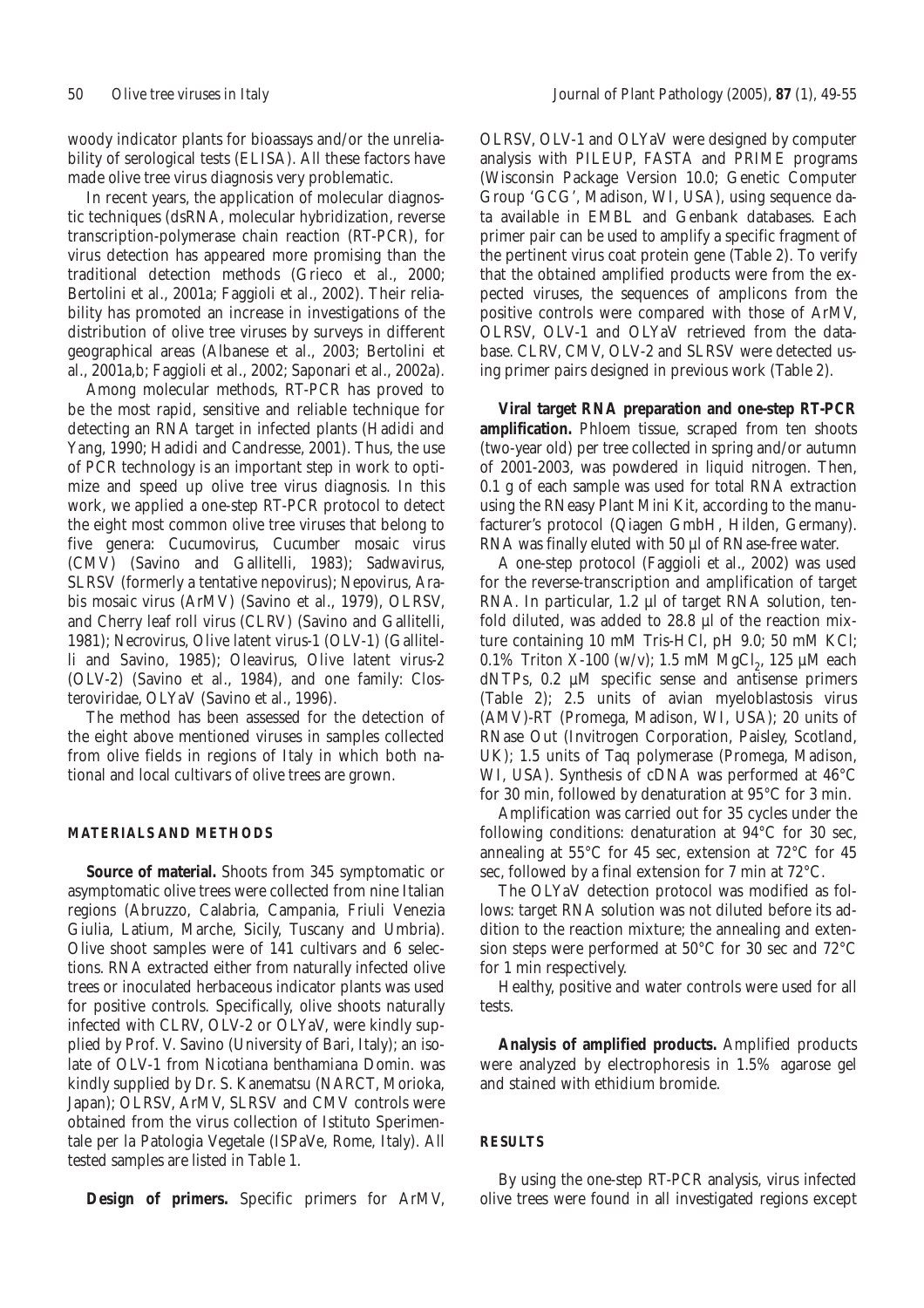Friuli Venezia Giulia and Tuscany. The average percentage of virus infection was 32.8%. Among the eight analyzed viruses, only OLYaV, SLRSV, and CLRV were detected in the investigated olive trees. The average incidence of infection by each of these viruses was 20.9% for OLYaV, 7.8% for SLRSV, and 4.9% for CLRV (Fig. 1).

**Table 1.** List of the analyzed olive samples and results obtained by one-step RT-PCR assay for the detection of ArMV, CLRV, CMV, OLRSV, OLV-1, OLV-2, OLYaV, and SLRSV.

| Geographical<br>origin (from<br>north to south) | Cultivar or selection <sup>a</sup>                                                                                                                                                                                                                                                                                                                                                                                                                                                                                                                                                                                                                                                                                                                                                                                                                                                                                                                                                                                                  | Detected<br>viruses and<br>No. of<br>infected trees | No. of<br>tested<br>trees | Infection<br>% |
|-------------------------------------------------|-------------------------------------------------------------------------------------------------------------------------------------------------------------------------------------------------------------------------------------------------------------------------------------------------------------------------------------------------------------------------------------------------------------------------------------------------------------------------------------------------------------------------------------------------------------------------------------------------------------------------------------------------------------------------------------------------------------------------------------------------------------------------------------------------------------------------------------------------------------------------------------------------------------------------------------------------------------------------------------------------------------------------------------|-----------------------------------------------------|---------------------------|----------------|
| Friuli-Venezia<br>Giulia                        | Bianchera (3), Campeglio (1), Fiaschetti (1), Gorgazzo (1), Medeazza (2),<br>Plominka (1), Rocca Bernarda (2), San Rocco (2), Simiaka (1)                                                                                                                                                                                                                                                                                                                                                                                                                                                                                                                                                                                                                                                                                                                                                                                                                                                                                           | None-0                                              | 14                        | 0.0            |
| Tuscany                                         | Apollo (1), Argo (1), Diana (1), Frantoio (2), Leccino (10), Maurino (2),<br>Minerva (1), Moraiolo (2), Pendolino (2), Toscanina (1), Urano (3), Zeus<br>(1)                                                                                                                                                                                                                                                                                                                                                                                                                                                                                                                                                                                                                                                                                                                                                                                                                                                                        | None-0                                              | 27                        | 0.0            |
| Marche                                          | Ascolana dura (1), Ascolana tenera (1), Canino (1), Capolga (1),<br>Carboncella (1), Carmelitana (3), Cornetta (1), Coroncina (1), Dritta (1),<br><b>Frantoio (4/7)</b> , Lea (1), Leccio dal corno (1), Maurino (1), Mignola (2),<br>Mignolone (1), Nebbia (1), Orbetana (1), Piantone Falerone (1), Piantone<br>Mogliano (1), Raggia (1), Raggiola (8/8), Rosciola Colli Esini (1), Sargano<br>di Fermo (1), Sargano di San Benedetto (1)                                                                                                                                                                                                                                                                                                                                                                                                                                                                                                                                                                                         | SLRSV-12                                            | 40                        | 30.0           |
| Umbria                                          | Selection ANT (1), selection ANT 15A (1), unknown (1/9), Ascolana<br>tenera (1), Borgiona (3), selection CMS (1), selection CMS 16/A (1),<br>Corniolo (7/8), Dolce Agogia (1), Frantoio (1/10), Leccino (13),<br>Moraiolo (1/10), Nostrale 4/A (1), Pocciolo (3), Raia1 (1), San Felice<br>$(2/16)$ , Tendellone $(1)$ , Vocio $(1)$                                                                                                                                                                                                                                                                                                                                                                                                                                                                                                                                                                                                                                                                                                | OLYaV-1<br>SLRSV-11<br>SLRSV+<br>CLRV-1             | 82                        | 15.9           |
| Latium                                          | Selection BTL (1/3), selection PRT (3), unknown (1), Blasi (1), Borgiona<br>(1), Canino (1), Canino mutato (1), Capena (1), Carboncella di<br>Palombara (1), Carboncella Pianacce (1), Itrana Passamacera (1), Itrana<br>Raino II (1), Itrana Valle Quercia (1), Leccino (2), Marina (1), Moraiolo<br>(1), Nostrale (1), Nostrale di Fiano (1), Pocciolo (1), Reale (1), Rosciola<br>Col Todino (1), Salviana (1), Valanella (1)                                                                                                                                                                                                                                                                                                                                                                                                                                                                                                                                                                                                    | CLRV-1<br>SLRSV-3                                   | 28                        | 14.3           |
| Abruzzo                                         | Gentile di Chieti (3/3), Intosso (3/3), Rustica (3/3), Toccolana (3/3)                                                                                                                                                                                                                                                                                                                                                                                                                                                                                                                                                                                                                                                                                                                                                                                                                                                                                                                                                              | CLRV-12                                             | 12                        | 100.0          |
| Campania                                        | Carpellese (1), Ogliarola (1), Ortice (1), Ravece (2), <b>Rotondella (1)</b>                                                                                                                                                                                                                                                                                                                                                                                                                                                                                                                                                                                                                                                                                                                                                                                                                                                                                                                                                        | OLYaV-1                                             | 6                         | 16.7           |
| Calabria                                        | Borgese (1), Brandofino (1), Calatina (1), Carolea (4/17), Cassanese (1),<br>Ciciarello (1), Geracese (1), Mafra (1), Moresca (1), Nera di Cantinelle<br>(1), Nocellara del Belice (1), Nocellara etnea (1), Nocellara messinese (1),<br>Nostrana (1), Ogliarola messinese (1), Olivo di Mandanici (1),<br>Ottobratica (1), Rossanese (1), Sinopolese (1), Tonda di Filadelfia (1),<br>Tonda di Filogaso (1), Tonda iblea (1), Tondina (1), Zaituna (1)                                                                                                                                                                                                                                                                                                                                                                                                                                                                                                                                                                             | OLYaV-10                                            | 40                        | 25.0           |
| Sicily                                          | Abunara (1), Aitana (1), Baddara (1), Biancolilla (2/3), Biancolilla<br>Caltabellotta (3/3), Biancolilla napoletana (1), Biancolilla siracusana (1),<br>Biancolilla Pantelleria (1), Biancolilla di Marco (1), Bottone di Gallo (1),<br>Brandofino (1/2), Calatina (1), Carbucia (1), Carolea (2/6),<br>Castricianella rapparina (1), Castriciana (1), Cavalieri (1/2), Cerasola<br>$(1)$ , Crastu $(1)$ , Erbano $(1)$ , Galatina $(1)$ , Giarfara $(1)$ , Giarraffa $(2/4)$ ,<br>Lumiaro (1), Mantonica (1), Manzanilla (1), Marfia (1), Marmorina (1),<br>Minuta (2), Moresca (4/4), Morghetana (2/2), Morghigna (1), Nasitana<br>frutto grosso (1), Nerba (1/2), Nocellara del Belice (1/3), Nocellara<br>Etnea (8/8), Nocellara etnea ovale (1), Nocellara messinese (1),<br>Oglialora messinese (3/3), Olivo di castiglione (1/2), Olivo di<br>Mandanici (2/4), Palermitana (1), Passulunara (1), Piricuddara (1),<br>Pirunara (1), S. Benedetto (2/2), Sant'Agatese (1/2), Tonda iblea (2/3),<br>Verdello (1), Zaituna (7/8) | CLRV-1<br>$CLRV+$<br>OLYaV-2<br>OLYaV-58            | 96                        | 64.6           |
| Total                                           |                                                                                                                                                                                                                                                                                                                                                                                                                                                                                                                                                                                                                                                                                                                                                                                                                                                                                                                                                                                                                                     | 113                                                 | 345                       | 32.8           |

<sup>a</sup> Cultivars or selections in bold were virus infected. Numbers in brackets indicate the number of tested trees per cultivar or selection (n) or the number of infected trees out of the total number of tested trees per cultivar or selection (n/N).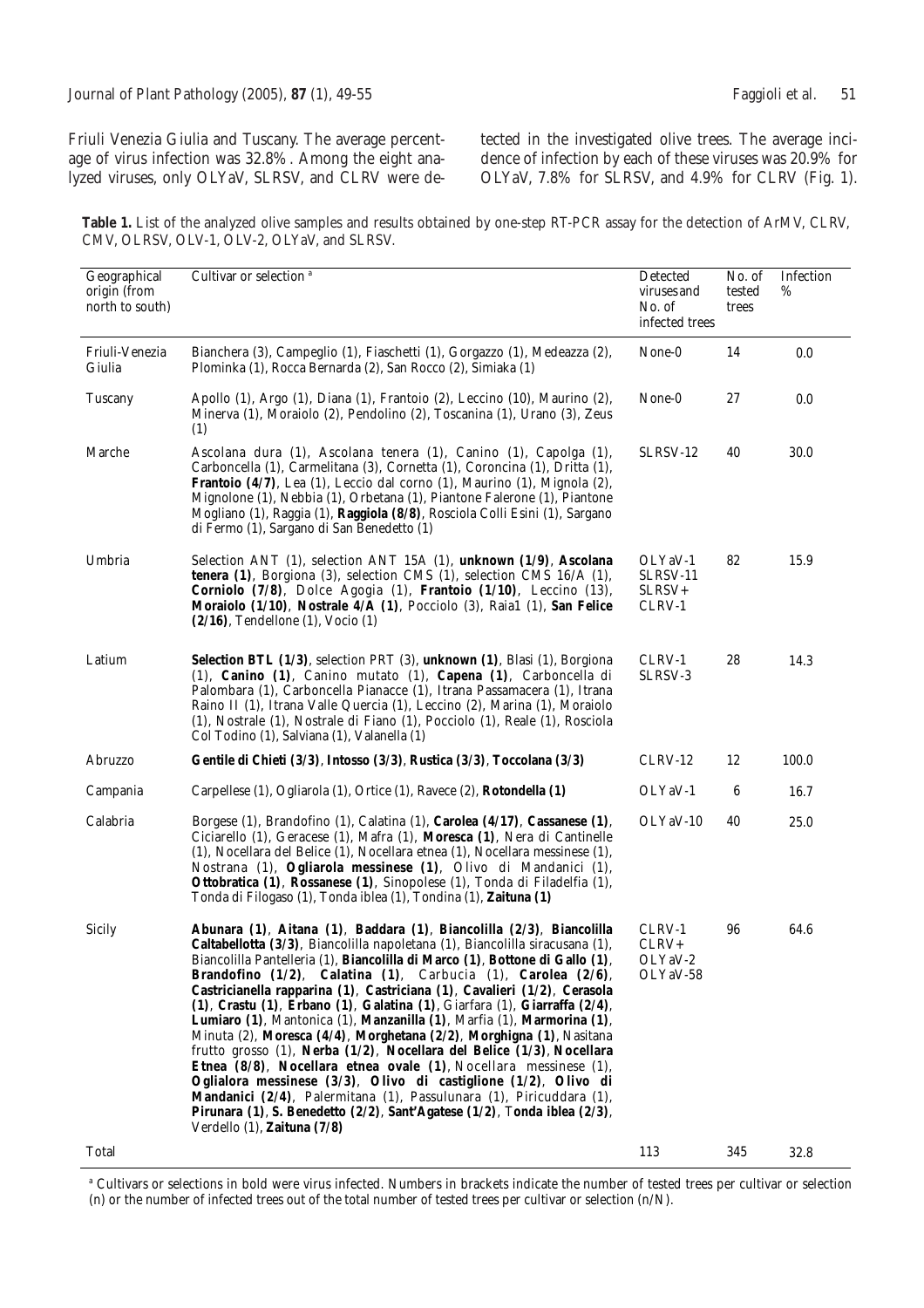| Designation          | Size of<br>product | Primer sequence                            | References                  |
|----------------------|--------------------|--------------------------------------------|-----------------------------|
| SLRSV-5D             | 293                | 5'-CCCTTGGTTACTTTTACCTCCTCATTGTCC-3' sense | Faggioli et al., 2002       |
| SLRSV-3D             |                    | 5'-AGGCTCAAGAAAACACAC-3' antisense         |                             |
| $CLRV-5$             | 416                | 5'-TGGCGACCGTGTAACGGCA-3' sense            | Werner <i>et al.</i> , 1997 |
| CLRV-3               |                    | 5'-GTCGGAAAGATTACGTAAAAGG-3' antisense     |                             |
| $ArMV-5A$            | 302                | 5'-TACTATAAGAAACCGCTCCC-3' sense           | This work                   |
| $ArMV-3A$            |                    | 5'-CATCAAAACTCATAACCCAC3' antisense        |                             |
| OLRSV-R1             | 356                | 5'-GATTGCCAAGGAATATGCTG-3' sense           | This work                   |
| OLRSV-R <sub>2</sub> |                    | 5'-CTCCCAACAAATGATTGCTG-3' antisense       |                             |
| CMV-CPN5             | 280                | 5'-ACTCTTAACCACCCAACCTT-3' sense           | Lumia et al., 2001          |
| CMV-CPN3             |                    | 5'-AACATAGCAGAGATGGCGG-3' antisense        |                             |
| OLV1-HA              | 299                | 5'-ACACAGAAATCATAAGTGCC-3' sense           | This work                   |
| OLV1-CA              |                    | 5'-CCATAGCACCATCATACC-3' antisense         |                             |
| $OLV2-H$             | 206                | 5'-GAAGGTGGCTCGCCTAGAG-3' sense            | Bertolini et al., 2001a     |
| OLV2-C               |                    | 5'-GCCAGGAGTTTGAGCTTTG-3' antisense        |                             |
| OLYaV-H              | 346                | 5'- ACTACTTTCGCGCAGAGACG -3' sense         | This work                   |
| OLYaV-C              |                    | 5'- CCCAAAGACCATTGACTGTGAC-3' antisense    |                             |

**Table 2.** Sequences of specific primers used for the detection of olive tree viruses.

In the wide range of olive germplasm analyzed, an average of 39% (55/141), including both national and local cultivars, and 16.7% (1/6) of olive selections were found to be infected by one or two viruses (Table 1).

OLYaV was the most common virus especially in southern Italy. It was detected at a very high percentage (64.6%) in Sicily, where the majority of tested cultivars were infected, at lower percentages in Calabria (25%) and Campania (16.7%) and only in one tree of unknown cultivar in Umbria (1.2%). Two Carolea plants located in Calabria (Figg. 2A and 2B) and the unknown variety collected in Umbria showed yellowing symptoms in the foliage, associated with OLYaV; all other OLYaV-



**Fig. 1.** Percentage of infection of the three detected viruses (CLRV, OLYaV and SLRSV) obtained in this investigation. The total percentage of infection has been obtained considering the mixed infections.

infected cultivars were symptomless.

SLRSV was the main virus in central Italy where it was detected at different percentages in different regions: Latium (10.7%), Marche (30.0%) and Umbria (14.6%). Specifically, SLRSV was found in all symptomatic trees (narrow and twisted leaves, deformed fruits, bunchy growth, and reduced crop yield) of cultivars Ascolana tenera, Corniolo, San Felice, Raggiola (Fig. 2C) and Frantoio (Fig. 2D) and also in 9 symptomless samples.

CLRV was detected in a tree of 'Canino' from Latium, one of 'Corniolo' from Umbria and three plants of 'Biancolilla Caltabellotta', 'Pirunara' and 'Sant'Agatese' from Sicily and in all analyzed trees of Abruzzo varieties (Table 1); all CLRV-infected olive trees were symptomless. For the first time, mixed infections were found, of CLRV and SLRSV in a 'Corniolo' sample collected in Umbria and of CLRV and OLYaV in the 'Biancolilla Caltabellotta' and 'Pirunara' samples from Sicily (Table 1).

Even though samples were found to be infected only by OLV-1, OLV-2, OLRSV, ArMV or CMV, the PCR conditions and all primers were nonetheless tested prior to the experiments and were shown to be reliable for all the viruses involved in the survey (Fig. 3).

Sequencing of amplified products from control samples infected with ArMV, OLRSV, OLV-1 and OLYaV and their comparison with sequences retrieved from database gave very high percentage of identity (from 92 to 95%, data not shown), demonstrating that the primers designed in this work allowed the amplification of a specific coat protein gene fragment for each virus of interest. Amplification products obtained from all positive controls are shown in Fig. 3.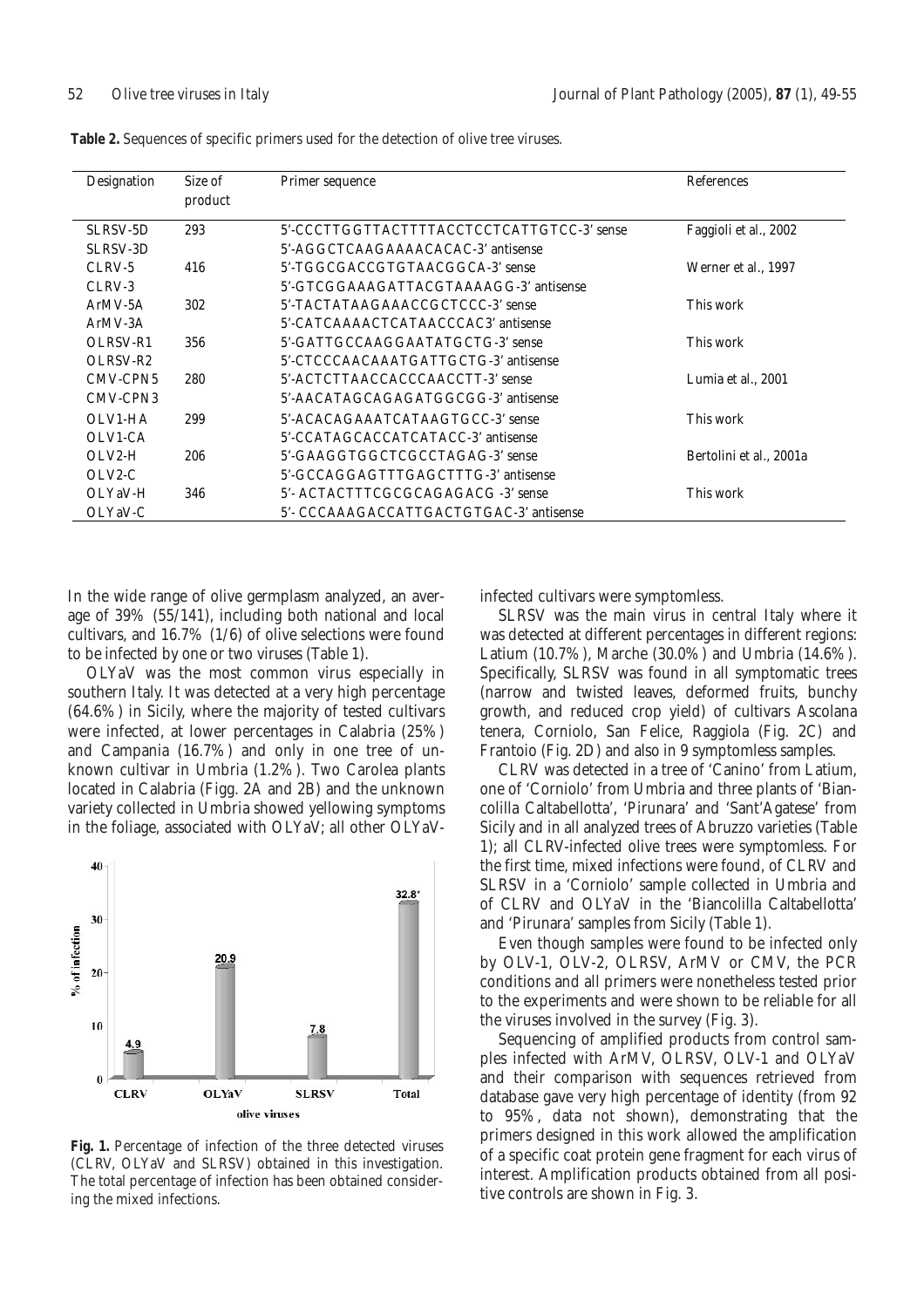

**Fig. 2.** Yellowing symptoms in an olive tree cv Carolea located in Calabria (**A**) which tested positive for OLYaV. Detail of leaves from the same tree (**B**). Shoots, leaves, fruits and flowers of olive trees cv Raggiola (**C**) and cv Frantoio (**D**) that tested positive for SLRSV showing narrow leaves and deformed fruits.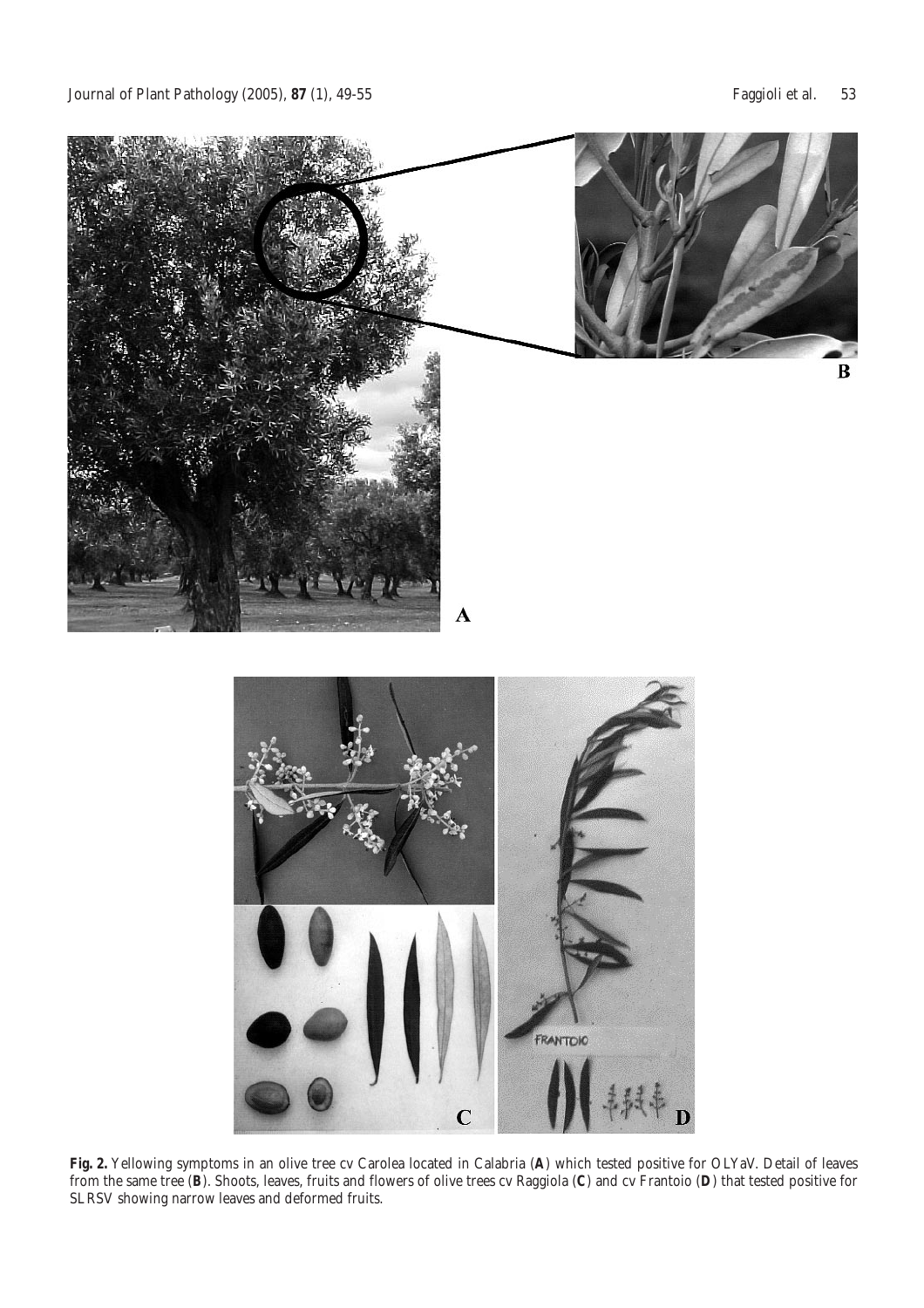

**Fig. 3.** Agarose gel electrophoretic analysis of amplified products obtained by one step RT-PCR using primers for the eight olive tree viruses (Table 2). Lane H, healthy olive; lane K, water control; lane M, DNA size markers (Gene Ruler<sup>TM</sup> 100 bpDNA Ladder, Fermentas, Vilnius, Lithuania). The number under each of the amplified product indicates the size (bp) of the amplicon.

### **DISCUSSION**

Our results showed that one step RT-PCR analysis was simple and fast; it allowed testing of hundreds of samples to be done in a relatively short time. These results, coupled with the sensitivity and the absence of contamination risks (since the assay is done in a single tube), made this technique very suitable for large-scale investigation (Bertolini *et al.*, 2001a; Ragozzino *et al*., 2004).

The one-step RT-PCR protocol confirmed, for all tested olive tree viruses, its rapidity and reliability. RNA extraction of 24 samples required only 30 min; the preparation of reaction mixtures, enzymatic transcription and amplification in a single tube and visualization of results for 48 extracts took only 5 h per virus.

The detection of viruses in olive trees was very reliable, even though the percentage of infected trees was low. Infection rates with CLRV and SLRSV, were 8.6% (14/162) or 16.7%, (25/162) respectively in the four regions of central Italy, CLRV was also found in three samples from Sicily and the closterovirus OLYaV was found in 50% (71/142) of samples from southern Italy. In previous work, when similar investigations were done using molecular diagnostic methods, the virus infection rates were CMV (3%), CLRV (4.1%) and SLRSV (4.1%) in Spain (Bertolini *et al*., 2001b); SLRSV (15%) (Faggioli *et al.*, 2002) in central Italy, ArMV (50%), CLRV (33.3%), SLRSV (29.2%), OLYaV (41.7%), OLV-1 (8%) (Saponari *et al*., 2002a) and OLYaV (45.4%) (Albanese *et al*., 2003) in southern Italy, agreeing in part with our results. The high percentage of OLYaV infections has been confirmed by Albanese *et al.* (2003) and Saponari *et al.*

(2002a); the percentage infection by CLRV was almost the same as that reported by Bertolini *et al.* (2001b) in Spain, whereas there is a discrepancy between our detection of no infection with ArMV compared to the previously reported 50% infection level (Saponari *et al.*, 2002a).

The fact that the PCR conditons and new designed primers resulted reliable in preliminary experiments would eliminate any suggestions that the PCR protocol and or primers could have influenced the sensitivity and outcome of the assay as showed in Fig. 3.

In the future, to further simplify the protocol, a multiplex RT-PCR could be assessed to make easier and faster the detection of the olive viruses considered.

A better understanding of the distribution of olive tree viruses will be possible only by increasing our knowledge of their epidemiology. Nematodes are the putative vectors of olive nepoviruses*.* The possibility of pollen- and seed-transmission for CLRV and OLV-1 has also been discussed (Saponari *et al*., 2002b). The field transmission of these viruses, however, appears unlikely because of the low incidence of infections and the occasional and erratic detection of some of these viruses in one or a few infected trees. The high percentage of OLYaV infection in southern Italy could be explained by possible transmission by olive psylla *Euphyllura olivina* (Costa) and unidentified mealybugs of genus *Pseudococcus* (Sabanazdovic *et al*., 1999). However, as with other woody crops, infected propagative material and the use of different methods of propagation (self-rooting, grafting) might well be the main means of virus dissemination.

In the light of the increasing international demand for olive propagative material, the European Union specifications on quality (CAC) and the high qualitative standards required by the Italian voluntary certification scheme, more controls of the sanitary status in the nursery for olive tree productions are necessary. Moreover, in order to improve olive growing in DOP and marginal areas, sanitary controls are also of potential value for local cultivars.

## **REFERENCES**

- Albanese G., Faggioli F., Ferretti L., Sciarroni R., La Rosa R., Barba M., 2003. Sanitary status evaluation of olive cultivars in Calabria and Sicily. *Journal of Plant Pathology* **85**: 304.
- Bertolini E., Olmos A., Martinez M.C., Gorris M.T., Cambra M., 2001a. Single-step multiplex RT-PCR for simultaneous and colourimetric detection of six RNA viruses in olive trees. *Journal of Virological Methods* **96**: 33-41.
- Bertolini E., Cambra M., Peñalver R., Ferrer A., Garcia A., Del Rio M.C., Gorris M.T., Martínez M.C., Quesada J.M., García De Oteyza J., Duran-Vila N., Caballero J.L., López M.M., 2001b. Métodos serológicos y moleculares de diagnóstico de virus y bacterias de olivo. Evaluación